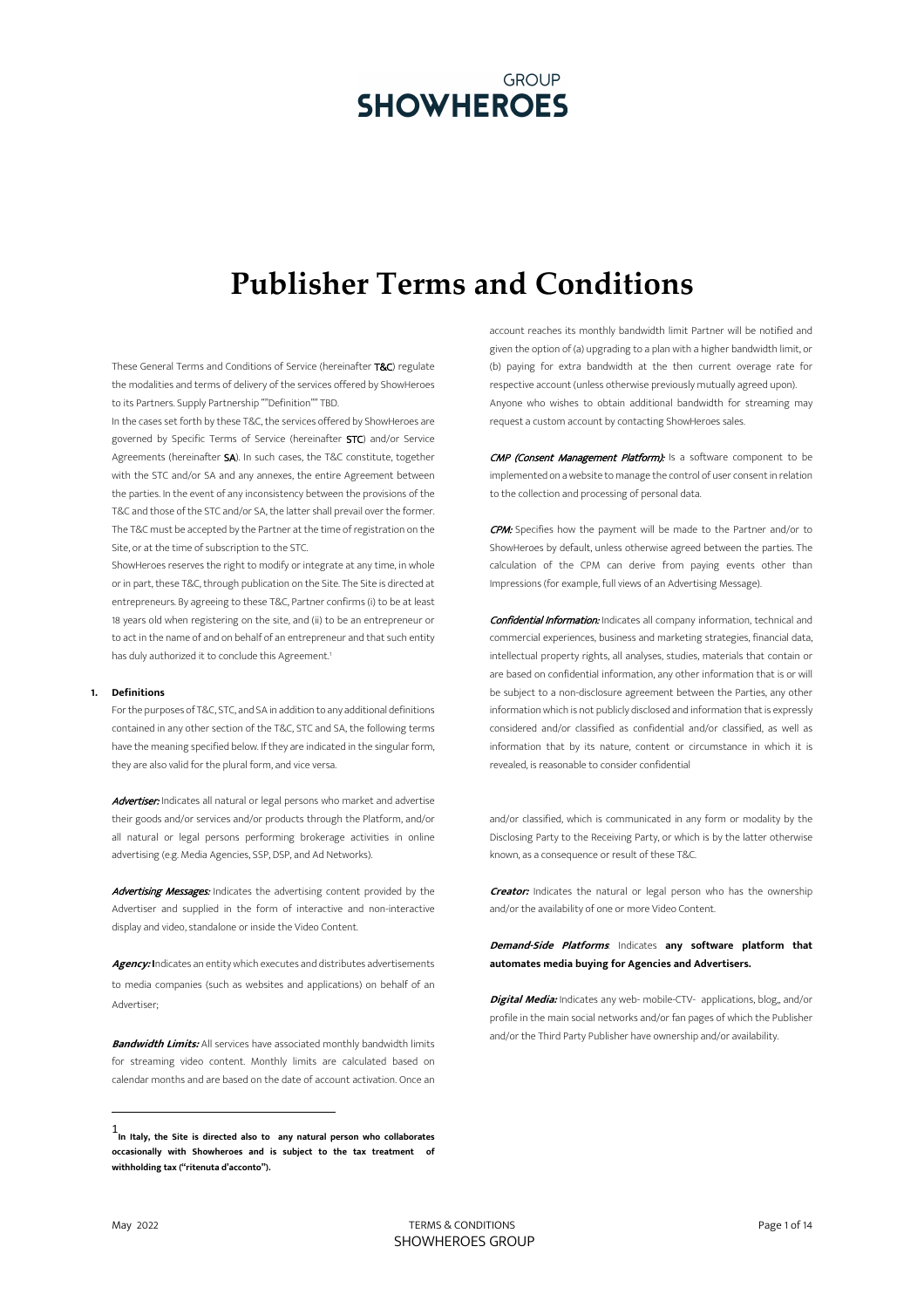**IAB (Interactive Advertising Bureau):** Indicates a non-profit organization that develops industry standards and frameworks, conducts research and provides legal support for the Digital Advertising sector.

**Impressions:** Indicates the number of times that the Advertising Message is received by the User, according to the calculation made exclusively by the Platform.

**Intellectual Property Rights:** Indicate the copyright, the trade secrets and Confidential Information, the know-how, the patents, registered and unregistered trademarks, the design rights, the domain names, the distinctive signs, any other right of intellectual property or other equivalent or similar right, including the applications for registration, renewal or extension of the aforementioned rights, wherever they are protected in any part of the world and in accordance with any legislation.

**Managed Service:** ShowHeroes manages and optimizes its content playlists and video ad streaming within the spaces provided by Publishers for respective placements. ShowHeroes uses data driven algorithms (i.e. semantic targeting via analysing Publisher´s website-content) to provide an optimal balance between user experience and monetization. Partner can opt-out of the managed option at any time to manage playlists manually. Opt-out has to take place in written form (e-mail shall be sufficient).

## **MS Properties: The Publisher websites domains and applications that are part of the STC and/or SA**

**Net Revenue:** means advertising revenues generated via respective ad inventory (= Gross Revenue) after: taxes, rebates, (bundling-) discounts, allowances, marketing fees, publisher share, potential arising bad debt losses, Optimization, SSP fees (for programmatic media deals), agency fees as well as technical costs for delivery and storage of the Content and Advertising Messages, fees paid or payable for the exploitation of music or actors incorporated in videos.

Optimization: Revenue Share does not apply to Ad Impressions (max 4% of total impressions) designated to self-promotion, pure machine learning, or A/B-Testing (in order to maximize the overall yield).

Publisher Dashboard: Indicates the control Publisher Dashboard made available to the Partner and usable through the Platform, through which the Partner may, for example, monitor the performance of Advertising Messages inside the Digital Media, track all interactions between Digital Media visitors and the ShowHeroes Video Player, and monitor his/her earnings, as best indicated on the Platform.

Partner: Indicates any natural and/or legal person who uses at least one of the Services offered by ShowHeroes.

Platform: Indicates the automated Platforms accessible on the sites https://showheroes.com, https://platform.showheroes.com, or https://viralize.com that allow you to use services such as the Publisher Service, the Creator Service, the Video-library, or the Software as a Service (SaaS).

Prohibited Content: Indicates any content that is and/or results in promoting and/or distributing messages, that are for example, but not limited to, (i) defamatory, offensive, pornographic, child abuse material, violent, related to gambling (or otherwise prohibited to children under the age of 18 or suitable for adults only); (ii) harmful of the rights and liberties of others; (iii) harmful of intellectual property rights; (iv) of a discriminatory and offensive nature; (v) in any case prohibited by the applicable laws.

Publisher: Indicates the natural or legal person who has the ownership and/or availability of one or more pieces of Digital Media.

Registration Credentials: Indicates the email address and password chosen by the Partners at the time of registration, or the other credentials communicated by the ShowHeroes staff to the Partners.

**Revenue Share:** Means the percent of the net revenue payed by ShowHeroes to Partner.

Semantic Technology: Indicates ShowHeroes' proprietary technology for the processing and analysis of Digital Media by means of machinelearning/artificial intelligence algorithms and for making the extracted information usable for optimized distribution of video content and Advertising Messages in Digital Media..

Services: Indicate all Services offered by ShowHeroes.

ShowHeroes: indicates ShowHeroes SE or any other entity that is directly or indirectly controlled by, or is under common control with ShowHeroes SE (registered in Germany, Berlin, Brunnenstraße n.154, Tax ID: DE326016486), namely: ShowHeroes S.r.l. Italy, ShowHeroes SE Nederlands, ShowHeroes SE France, ShowHeroes LTD UK, ShowHeroes SE AKF Latvia, ShowHeroes SE Spain, ShowHeroes AB Sweden, ShowHeroes AS Norway, ShowHeroes ApS Denmark, ShowHeroes Oy Finland, ShowHeroes Inc., and ShowHeroes Group S.L.U. (which includes SmartClip Argentina S.A., ShowHeroes Mexico S.A.P.I. de C.V., Smartclip Colombia S.A.S., Smartclip Chile SPA, Smartclip Peru S.A.C. and **ShowHeroes Brasil Ltda.).**

All jointly called in this document "ShowHeroes" or "ShowHeroes Group".

ShowHeroes Network: Indicates all Digital Media owned and/or available to all Publishers who have an agreement with ShowHeroes.

Site: Indicates the site https://showheroes.com, or https://showheroesstudios.com, or https://viralize.com

Storage Limits: All Plans have an associated monthly storage limit. Storage limits are calculated based upon source files. Monthly limits are calculated based on calendar months and are based on the date of account activation. Once an account reaches its monthly limit Partner will be notified and given the option of (a) upgrading to a plan with a higher storage limit, or (b) paying for extra storage at the then current overage rate for respective account (unless otherwise previously mutually agreed upon). Anyone who wishes to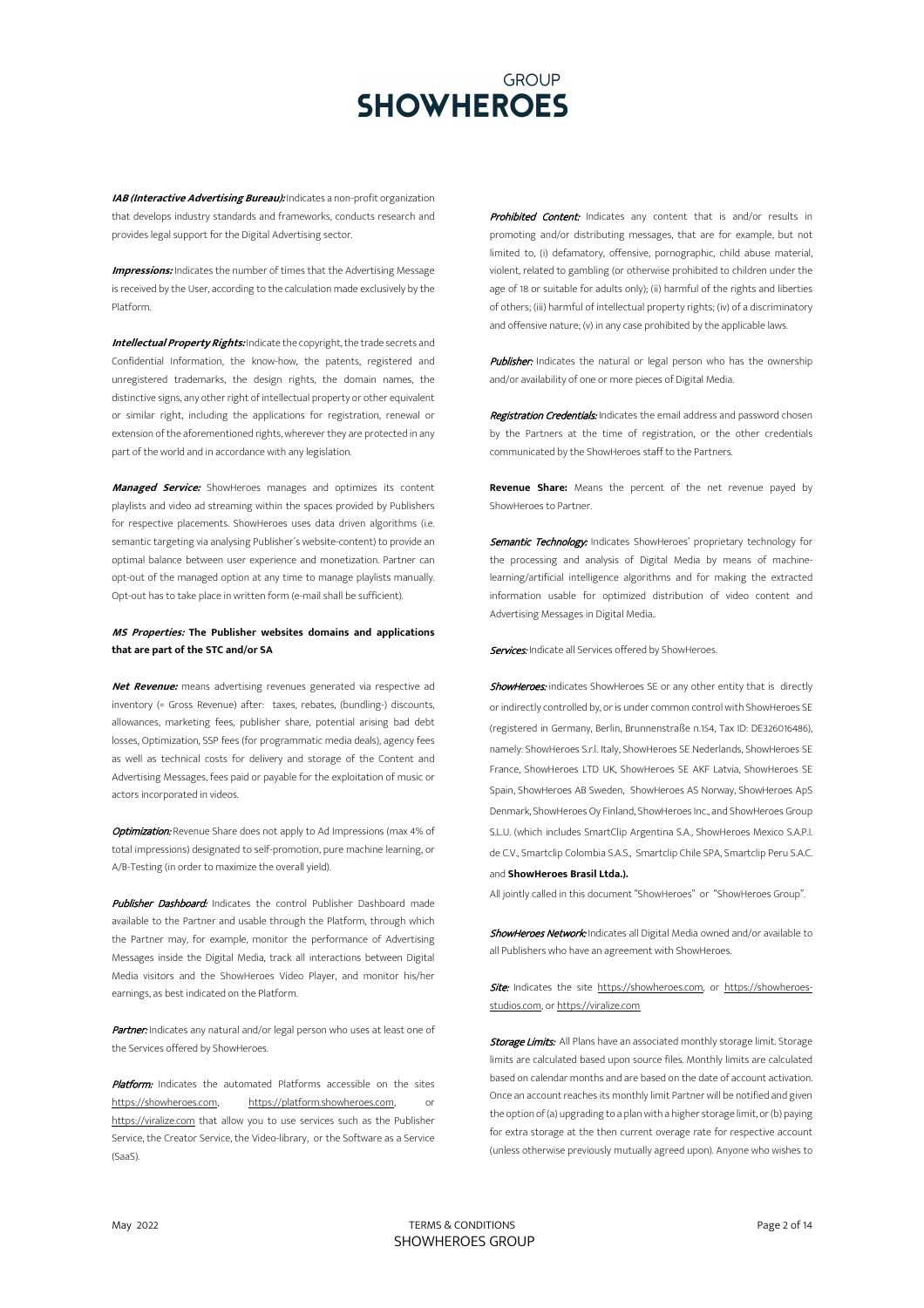obtain more storage capacity may request a custom account by contacting ShowHeroes sales.

Territorial limitations: Indicates the territorial restrictions related to the distribution and to the publication of the Video Content and/or the Advertising Messages and/or the Video Campaigns, which are provided and specified in STC.

Third Party Publisher: Indicates all the Publishers that are not Partners of ShowHeroes.

Unit: Indicates the software owned by ShowHeroes and used to distribute Video Content and/or Advertising Messages according to the formats available through access to the Platform. The Unit is called "Content Unit" when it is used to distribute Video Content and the Advertising Messages, or "Ad Unit" when it is used to distribute only Advertising Messages.

User: Indicates the Digital Media User.

Video Campaigns: Indicate the advertising activity planned by the Advertiser and/or the Partner and distributed through the Platform on the ShowHeroes Network.

Video Content: Indicates the result of the creative work of the Creator expressed in the form of video, uploaded on the Platform with the Creator Service, which is not about and/or its principal purpose is not the advertising of goods and/or services and/or products.

### 2. Acceptance of the contract, duration and renewal

- 2.1. The contract is deemed accepted by Partner at the time of acceptance of these T&C when registering the account on the Site. In cases where Partner subscribes to the STC/SA, the contract is deemed accepted at the time of subscription to the STC/SA.
- 2.2. For Partners wanting to use the Software as a Service (SaaS), the contract is considered accepted at the time of the subscription to the STC and the simultaneous acceptance of these T&C.
- 2.3. These T&C remain in force for one year (12 months), starting from the moment of their acceptance, and are tacitly renewed from year to year unless a notice of termination of ShowHeroes is sent in writing, or by e-mail at least 60 (sixty) days before any annual deadline.
- 2.4. The STC may establish duration and renewal conditions that are different from those referred to in the previous article 2.3.
- 2.5. The changes or additions made by ShowHeroes to these T&C, in whole or in part, are published on the Site 30 days before their entry into force. If Partner does not object to a change in text form within the period of 15 days from the publication, the respective changes are deemed to have been accepted and they become effective and binding for the same Partner. They may involve changes in the mode of use of the Services offered. To this end, it is Partner's responsibility to periodically consult the Site to stay informed about the conditions applied.

2.6. Partner may be informed of any amendment to these Terms and Conditions in text form (i.e. Email). If Partner does not object to an amendment in text form within a period of 30 days after receiving the information, the respective amendments shall be deemed accepted. ShowHeroes will inform Partner of the consequences in the event that Partner does not accept the amended T&C within the period stipulated in the notification of the respective amendment. In the event that Partner objects the amendments, (i) the version of the T&C in effect up to that time will remain in force and effect, and (ii) ShowHeroes shall have the right to terminate the Agreement for good cause. Terms and conditions of Partner that conflict with or deviate from these T&C shall not apply.

## 3. Registration

- 3.1 To activate the Publisher Service and the Creator Service, Partner must register an account on the Platform.
- 3.2 To complete the registration and create an account, Partner must provide to ShowHeroes the required information, which must be complete and truthful. Partner must keep them up to date during the term of this agreement. If Partner is a business, government, or non-profit entity, the person whose email address is associated with the account must have the authority to bind the entity to this agreement.
- 3.3 In particular, Partners will have to provide an email and password, which serve as Registration Credentials and allow Partner to access the chosen Service and use the Publisher Dashboard features. The Registration Credentials may also be supplied directly by ShowHeroes' staff.
- 3.4 Partners will be able to use the Services from the date of registration.
- 3.5 ShowHeroes reserves the right to subordinate the registration to its prior and discretionary approval. In this case, the registration request will be examined by the ShowHeroes' staff, who shall notify the Partner of the approval or refusal of the registration request. ShowHeroes reserves the right to refuse the registration for any reason whatsoever. In any case, the registration is subject to Partner's acceptance of these T&C.
- 3.6 Partner guarantees that the information provided during the registration process, or thereafter, is complete and truthful. Partner agrees to treat his Registration Credentials as Confidential Information between the Parties, and to promptly notify ShowHeroes about any unauthorized use of the same. The Partner is solely responsible for all acts or activities, whether authorized or not, performed when using his/her Registration Credentials.

Smartclip may change the Credentials at any time for any reason and shall immediately inform Partner about the new Credentials. Smartclip may monitor the use of the Credentials, as well as the access by the Partner and its collaborators to the Platform, to safeguard information security levels and to ensure compliance to the obligations provided for in this Agreement.

4. Publisher Service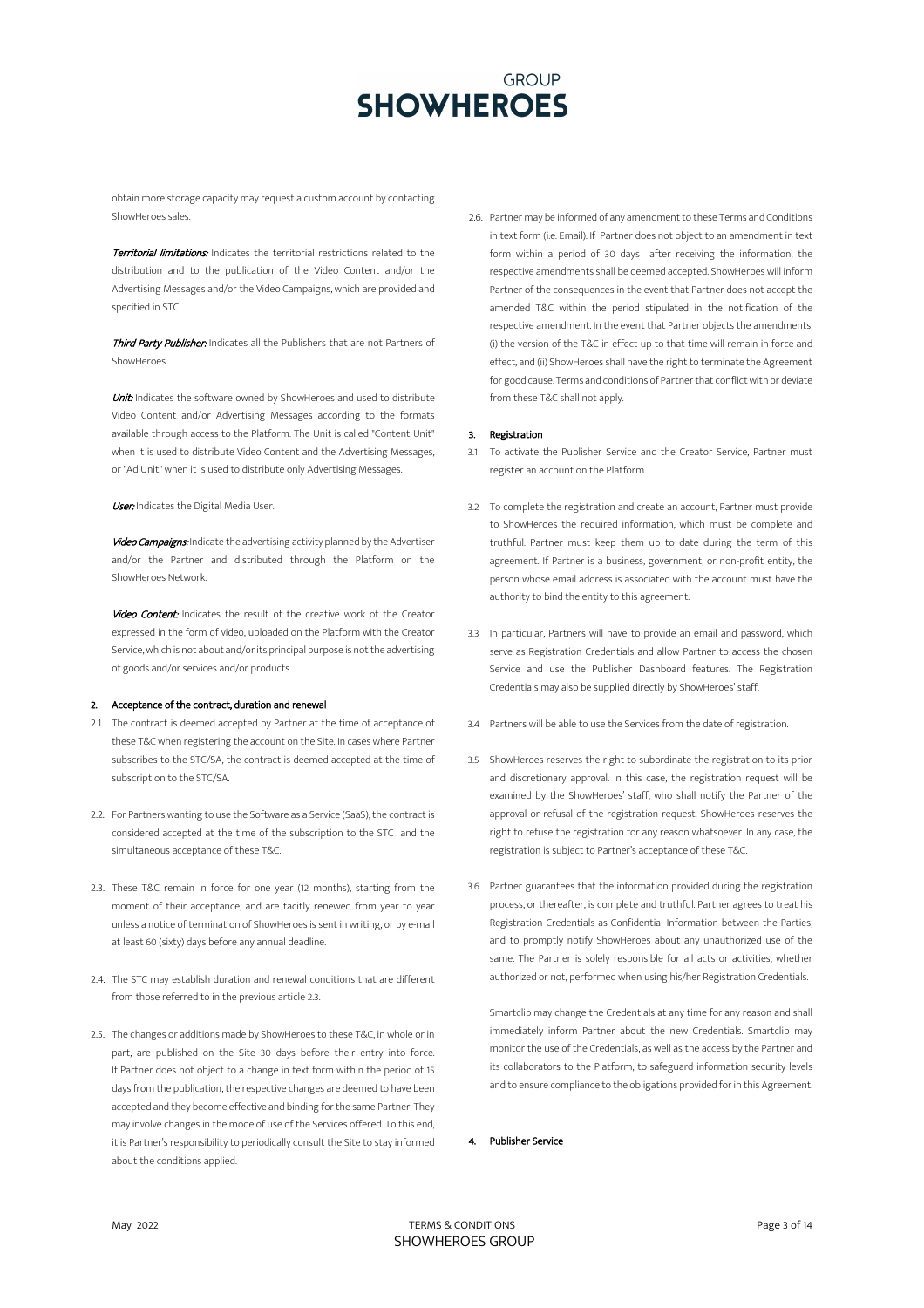- 4.1 The Publisher Service allows the Publisher to publish Digital Media, Advertising Messages and/or Third Party Video Content using the Platform, without Territorial Restrictions. To this end, Publisher uses the functionalities of the Publisher Dashboard and the Units in compliance with these T&C and with the STC, if Publisher subscribes to them. The Publisher is entitled to the remuneration provided for in article 8. The specific features and methods of use of the Publisher Service are indicated on the Site. It is understood that ShowHeroes is exclusively authorized to sell the spaces that are present in the Digital Media to Advertisers, including Real Time Bidding Platforms.
- 4.2 Notwithstanding the provisions of article 13, ShowHeroes reserves the right to approve Digital Media and the contents of the Digital Media, and the right to revoke at any time, and without any advance notice, the approval granted. Publisher is committed to ensuring that the Digital Media of which he is the owner or which is available to him is perfectly functional, and also agrees to manage the same Digital Media autonomously, without any restriction to time or location and without subordination and/or coordination with ShowHeroes.
- 4.3 Publisher agrees not to contact Advertisers who transmit their Video Campaigns on Digital Media through ShowHeroes, with the direct or indirect goal of offering promotional advertising services that are similar to those supplied by ShowHeroes.
- 4.4 With the activation of the Publisher Service, Publisher acknowledges that the property rights or any other rights relating to the Video Content and/or Advertising Messages are not, in any way, transferred or granted to the Publisher. In particular, the Publisher agrees to use the Video Content and/or the Advertising Messages within the limits allowed by these T&C, STC and/or SA, respecting the property rights of third parties, and to not perform acts of disposal thereof, to not exploit, copy, reproduce, disclose, modify, and to not use them in any forbidden way.
- 4.5 With the activation of the Publisher Service, ShowHeroes grants Publisher a non-exclusive, revocable, non-licensable and non-transferable right to publish the Units on Digital Media for the duration of these T&C.
- 4.6 The non-exclusive, revocable, non-licensable and non-transferable right, granted in accordance with the previous Article 4.5, shall be subject to the following conditions:
	- (a) Publisher agrees to not sell, transfer, sublicense, or sell the Units to third parties.
	- (b) Publisher agrees to not modify, alter, block, or disable any of the components and/or functionalities of the Unit and to not remove Units from Digital Media assets without prior information to and consent by ShowHeroes.
	- (c) Publisher, in particular, agrees to not interfere and/or prevent in any way the operation of the units and to respect the agreements with ShowHeroes concerning the positioning of the Units inside the Digital Media.
	- (d) Furthermore, Publisher agrees to not use or operate, directly or indirectly, any automated, deceptive, fraudulent, or

otherwise illegal system, for example, but not limited to, robot, bot net, or spider, that can generate impressions or clicks on Advertising Messages; to not distribute any software containing viruses, and to not allow any third parties to perform such activities.

- (e) Publisher agrees to not use the Units in Digital Media that have not been approved by ShowHeroes via communication in the Publisher Dashboard.
- (f) Publisher agrees to allow the display of Advertising Messages following the indications provided by ShowHeroes about the correct distribution, publishing, control, and technical characteristics thereof, and to not create confusion with other Advertising Messages that may be present on Digital Media; to not edit, modify, filter or change the order of the information contained in any Advertising Message and to not redirect the User to another site, different from the page of the Advertiser or the search results page, and to not insert any content between the Advertising Message and the page of the Advertiser.
- (g) Unless otherwise stated in the STC and/or SA, Publisher grants ShowHeroes the non-exclusive, revocable, non-licensable and non-transferable right to access, download and process editorial content contained in its Digital Media for the purpose of analysis thereof and the distribution, targeting, control and optimization of the delivery of Advertising Messages in Publisher's Digital Media using ShowHeroes' Semantic Technology. Publisher agrees to support ShowHeroes to a reasonable extent to gain access to editorial content of Publisher's Digital Media. ShowHeroes will use said editorial content solely for the purposes as laid out above and will neither sell, re-publish or otherwise make available to any third party, Publisher's editorial content.
- (h) Publisher also agrees to not copy, reproduce, transfer, duplicate, sell, give to third parties, modify, distribute, commercially exploit and to not use, for purposes other than those expressly stated in these T&C, STC and/or SA, in whole or in part, the Video Content and the Advertising Messages, without prior written permission of the owner and/or ShowHeroes.
- (i) An ads.txt file must be integrated according to the instructions provided by ShowHeroes, in order to allow ShowHeroes the resale of Publisher's advertising spaces. If Publisher does not currently have an ads.txt listing, as soon as it is implemented and/or upon necessity to receive ShowHeroes advertisements, the Publisher agrees to efficiently work with ShowHeroes to list ShowHeroes on it's ads.txt listing. Otherwise, Publisher agrees to add ShowHeroes to Publisher's ads.txt according to IAB guidelines (which can be consulted at iabtechlab.com/adstxt) and ShowHeroes instructions, upon signing of this agreement.
- (j) Publisher will grant ShowHeroes access to first party cookies and Universal IDs if applicable.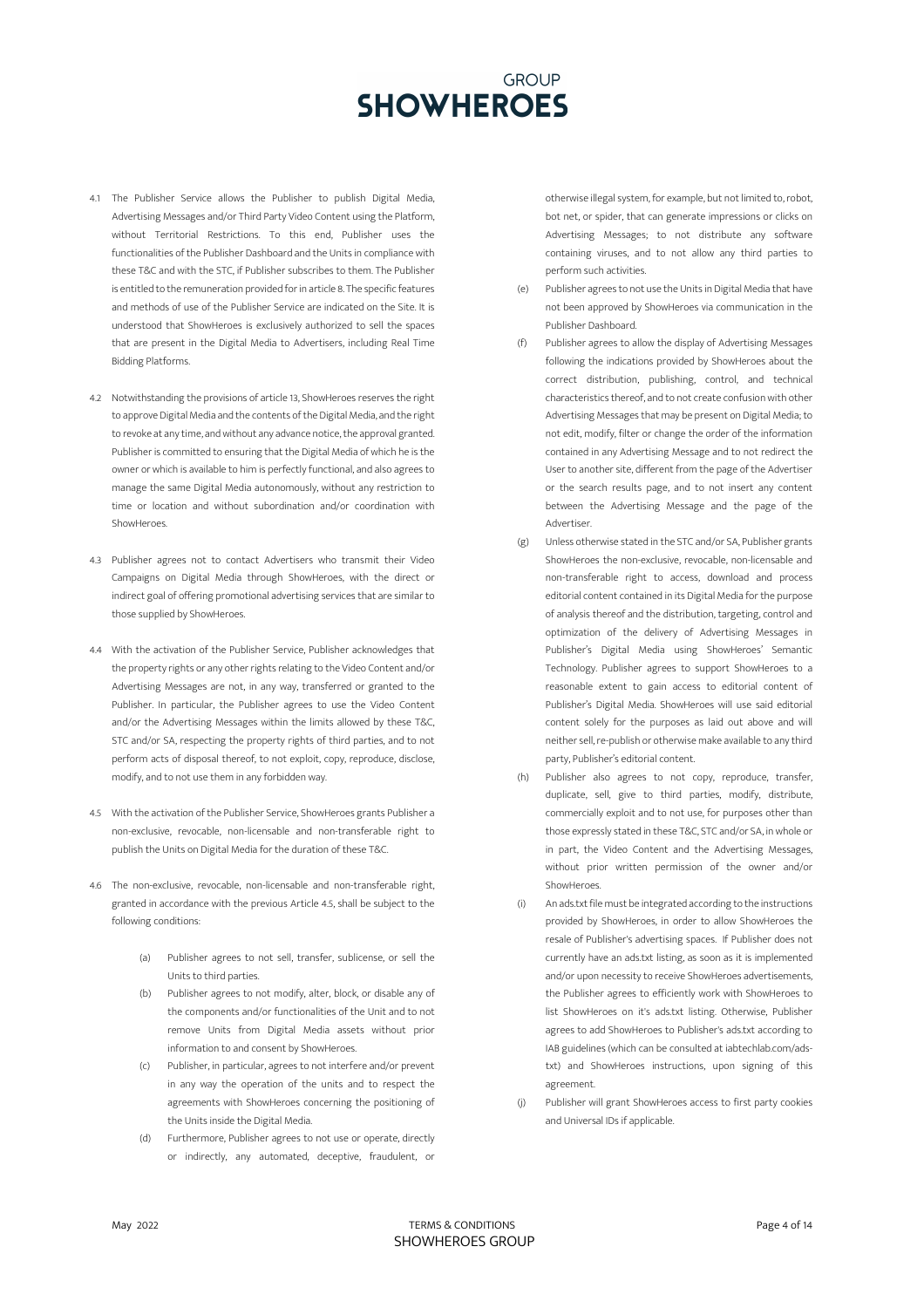- (k) Publisher will work with ShowHeroes and take necessary actions to enable dual-attribution of internet traffic in comScore or other, similar measurement services
- 4.7 Publisher grants ShowHeroes exclusivity and will not use a similar service from a third party.

### 5. Creator Service

- 5.1. The Creator Service allows a Creator to distribute and monetize Video Content using the Platform. In particular, the Creator Service allows the Creator to monetize Video Content by inserting Advertising Messages into Creator's Video Content and receiving payment, as described in article 8, upon delivery of Advertising Messages to User's view through the Platform. To this end, Creator uses the functionality of the Platform in compliance with these T&C, STC and/or SA. In particular, the Creator can directly upload his/her Video Content on the Platform and remove it at any time. The specific features and methods of use of the Creator Service are indicated on the Site.
- 5.2. With the activation of the Creator Service, Creator grants ShowHeroes the non-exclusive right (i) to insert the Video Content in the Units, in whole or in part, (ii) to use, reproduce, adapt, modify, publish, edit, translate, perform, transmit, distribute, and view the Video Content, in whole or in part, in any form, mean or technology known or developed, without any Territorial Restriction, if not otherwise indicated in the STC, on the ShowHeroes Network in the Platform.
- 5.3. ShowHeroes reserves the right to approve the Video Content, and to modify it (or ask Creator for the modification) at any time and for any reason, including reducing the quality, and/or by deleting it from the Platform.
- 5.4. The removal of Video Content by Creator can be done within a commercially reasonable period of time after sending notice to ShowHeroes at least fortyeight hours prior to removal, via email to the address legal@Showneroesgroup.com. Notwithstanding the foregoing, the license for legal archival/preservation purposes will continue indefinitely. Creator acknowledges that removed videos may be cached in search engine indices after removal and that ShowHeroes has no control over such caching.
- 5.5. Publisher grants ShowHeroes exclusivity and will not use similar service from a third party.

### 6. Software as a Service (SaaS)

6.1 Software as a Service (SaaS) allows a Partner to use the Platform to sell Video Campaigns that will be displayed in Digital Media and/or in connection with its Video Content. The activation of the Software as a Service (SaaS) occurs at the time of subscription to the STC, in accordance with the modalities therein, and the simultaneous acceptance of these T&C. ShowHeroes is entitled to the fees described in article 8. With the activation of the Software as a Service (SaaS) ShowHeroes grants Partner the nonexclusive, non-licensable and non-transferable right, without Territorial Restrictions, unless otherwise stated in the STC, to use the Platform. Notwithstanding the provisions of article 7 below, Partner acknowledges the following conditions:

- (a) ShowHeroes grants access to the Platform for the duration of these T&C, or the different duration indicated in the STC. To this end, Partner agrees to protect the Platform's Registration Credentials and treat them as Confidential Information in accordance with and for the effects of article 12. ShowHeroes agrees to provide support in the use of the Platform and guarantees its uptime, in accordance with procedures provided in the STC
- (b) In order to offer its own Video Campaign sales service, the Partner can upload to the Platform and use the Video Content and Advertising Messages owned or available. Partners can also use third party Video Content and Advertising Messages that are made available by ShowHeroes. To this end, Partner: (i) guarantees the ownership and/or availability of its Video Content and the rights that are necessary for its distribution; (ii) uses the Units in accordance with the conditions described in Article 4.6; (iii) assumes any and all responsibility for the Video Campaigns distributed using the Platform, exonerating, as of now, ShowHeroes from all related responsibilities. In particular, Partner assumes all responsibilities related to the content of its Digital Media and Video Campaigns, subject to the provisions outlined in article 13.
- (c) Partner is also the unique responsible for all legal requirements related to its Digital Media, including the Privacy Policy, the terms and conditions of service and any other fulfillment that may be necessary for the distribution of its Video Campaign.

6.2 Publisher grants ShowHeroes exclusivity and will not use a similar service from a third party.

### **Regarding ShowHeroes Group S.L.U. Services:**

**Integration. Smartclip shall provide all the necessary files, systems, and programming codes ("Codes") for the integration of the Platform with the Application. Partner must install and configure the Codes in accordance with Smartclip's instructions and exclusively for the purposes set out in this Agreement.**

**Updates. Smartclip may, at its sole discretion, modify its Codes, techniques, features and any other methods associated with the Platform.**

**Advertising Spaces. Once the integration is complete, Partner will provide advertising spaces in the Application according to Brazilian industry standards. Smartclip may in its own discretion negotiate costs and metrics related with the Ads and will be responsible for all Ad sales integrated to the Platform.**

## 7. Platform, Site and Unit

- 7.1. Partner acknowledges that ShowHeroes is fully and exclusively the owner of the Platform and agrees to support that ownership against any third party.
- 7.2. ShowHeroes agrees to make the Platform and the Units available to Partners for the use of the services and in accordance with the provisions of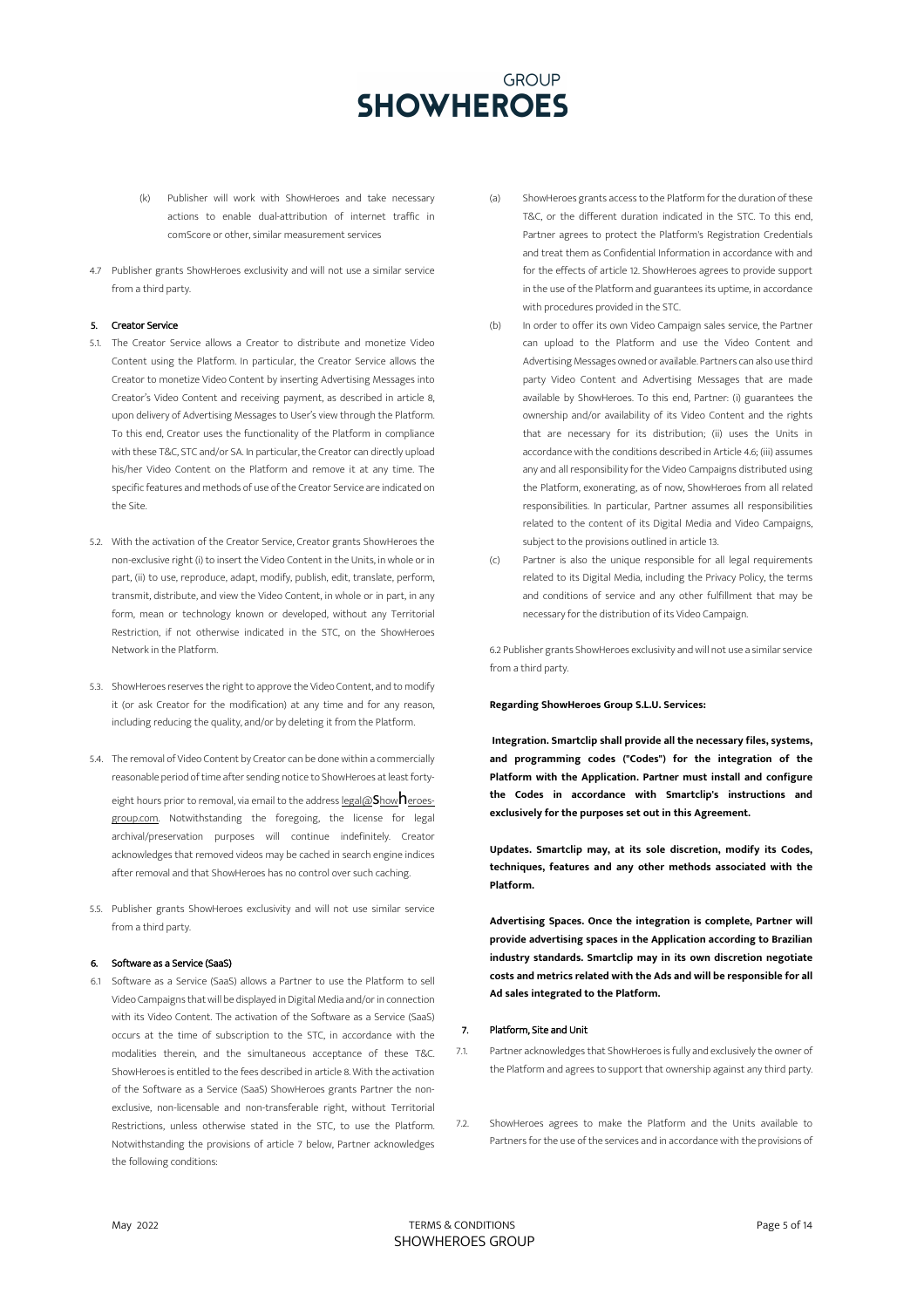these T&C and the STC, without prejudice to the right of suspending the access referred to in article 9.4..

- 7.3. ShowHeroes agrees to maintain and manage the Platform and the Site using the best experience available to ensure its efficiency. In particular, ShowHeroes agrees to monitor the normal and continuous operation of all types of technical support that are necessary for the delivery of the Services offered by ShowHeroes, limiting the interruptions, the suspensions, the malfunctions and any technical problem that may result from the use of the Platform, provided that the Platform and the Site are granted in use "as is" and without warranties of any kind. In this regard, ShowHeroes cannot be considered liable for any damage including, but not limited to, direct, indirect, consequential, special or incidental damages, or for any damage and/or anomalies that may occur and which are outside the technical control of ShowHeroes, such as, but not limited to, the management of telecommunication networks or malfunctions to the means that are necessary for the access to the Platform and the Site, or due to an improper use of them.
- 7.4. Unless expressly permitted by ShowHeroes, Partner may not scrape, reproduce, redistribute, sell or create derivative works from decompiling, reverse engineering or disassembling the Platform. The publisher cannot circumvent any ShowHeroes technical measures or interfere with or damage the Platform.
- 7.5. ShowHeroes reserves the right to modify the Platform. The publisher is responsible for providing its access to the Platform. ShowHeroes does not warrant that any content available on the ShowHeroes Service complies with this Agreement or is suitable for all users.
- 7.6. Furthermore, ShowHeroes will not be liable for damages that may result from using and/or not using the Site and/or the Platform and/or the Units and/or their proper operation, such as, but without limitation to, errors in the publication of the Video Content and/or of the Advertising Messages and/or errors related to the Unit's video player, computer viruses, omissions, disruption of the Services offered by ShowHeroes, and software failures, also damage to the Partner's computer equipment, which may prevent or delay the provision of the Services offered by ShowHeroes, if these are due to external causes, force majeure, and/or third parties.
- 7.7. ShowHeroes grants Partner the non-exclusive, non-licensable and nontransferable license, within the country where partner has its legal seat, unless otherwise provided for in the STC/SA, to use the Platform for the duration of the T&C, the STC and/or SA, if applicable. This use can only be carried out for the activities permitted by T&C, STC and/or SA. In particular, except as otherwise provided in the STC, the Partner will be able to access and use the Platform to publish the Units on Digital Media, upload Video Content, activate and manage a Video Campaign sales service, and have access to Publisher Dashboard features. The partner must use the Platform in accordance with the instructions provided by ShowHeroes, available on the Site or otherwise communicated to the Partner, by email or by telephone. All other rights not expressly provided for are reserved for ShowHeroes.

### **8. Revenues, Fees and Payments**

- 8.1. The methods for calculating payments due to the Partner and/or to ShowHeroes are based on ShowHeroes reporting systems.
- 8.2. The fees payable by ShowHeroes to Partner or by Partner to ShowHeroes are specified according to the CPM model (default), a revenue share model, or eventually according to a different model indicated in the STC or SA.
- 8.3. ShowHeroes may offer free video content streaming incl. matched content via integration of its video player and ad technology in one or more of a partner´s digital media assets(reach is monetized via ShowHeroes´ demand; primary or backfill). In this case, the partner shall be entitled to receive a revenue share of 50 % of Net Revenues from the advertising that ShowHeroes or an authorized agent, agency, online marketer etc. ("Sales House") generate and receive from advertisements generated on Partner´s respective digital media assets.
- 8.4. Partner may choose via SA to use ShowHeroes video player technology plus free video content streaming without ShowHeroes advertising demand and content. In this scenario, ShowHeroes charges a tech fee of 15% of the Net Revenues from the advertising that Partner or an authorized agent, agency, online marketer etc. ("Sales House") generates and receives from advertisements (video ads including companion ads such as rich media, interstitials) on Partner´s respective digital media assets.
- 8.5. All amounts accrued and/or due by Partner are indicated in the Publisher Dashboard. They are net prices expressed in Euros and subject to the legally applicable value-added tax at the rate in effect as of the time of provision of the contractual services. Also, they are considered inclusive of any eventual levies, social security and financial expenses (for example, transaction fees and payments), which will remain the full responsibility of the Partner. If and to the extent Value Added Tax or similar tax of the country where Partner has its place of business or management is due on the services under this agreement, Partner will (i) declare and pay such Value Added Tax or similar tax on its own and (ii) if and to the extent Partner does not comply with its obligation under (i), will indemnify and hold ShowHeroes harmless from and against any Value Added Tax or similar tax (including for the avoidance of doubt any fines, penalties, interests or other additions thereto). Value Added Tax and similar tax in this regard means any tax imposed either locally or nationally on the sale of goods and/or the provision of services irrespective of its description.
- 8.6. Partner acknowledges that the remittance of any compensation resulting from this Agreement is subject to taxation in compliance with the statutory regulations of the respective Showheroes entity (e.g Federal Republic of Germany or Italy), ShowHeroes is therefore obliged to withhold the taxes as provided by law from the compensation (and, for the avoidance of doubt, entitled to deduct the amount of such taxes from the payments to Partner) and to pay the said taxes to the competent tax authorities. The amount of the said withholding tax is to be determined by the pertinent fiscal laws.
- 8.7. In order to be paid, Partner needs to be enabled for invoicing and reach the Minimum Threshold in the previous month (as defined in article 8.14). Until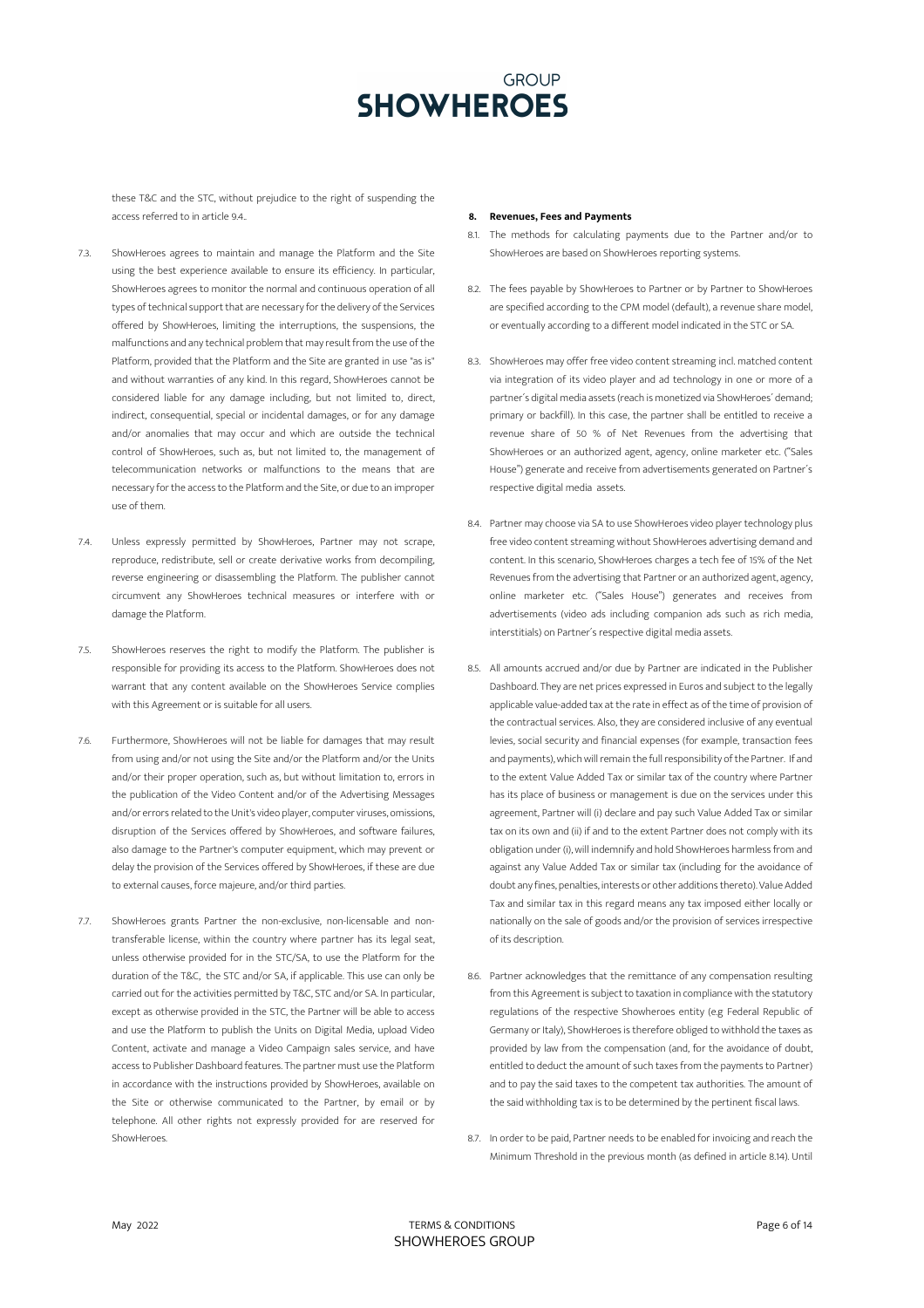the 15th day of each month, Partner will receive an invoice-request by email and/or in the Payments section showing the amount due from ShowHeroes to Partner.

8.8. Partner must issue an invoice showing the same amount and billing information as featured in the respective invoice-request. The invoice must be uploaded to the specific section of the Publisher Dashboard and/or mailed to a country specific billing-contact by email.

The invoice must be addressed as follows:

## **If Partner is located in Italy:**

ShowHeroes S.r.l. Via Santo Spirito, 14 50125 Firenze - Italy Code for electronic invoicing: A4707H7

Billing Contact: finance-it@showheroes-group.com VAT-ID: IT06355790483

## **If Partner is located in the United Kingdom:**

ShowHeroes LTD 17, Manor Road KT89JU East Molesey - UK

Billing Contact: billing-uk@showheroes.com VAT-ID: GB166280109

## **If Partner is located in the Netherlands:**

ShowHeroes SE Netherlands Moermanskkade 131 1013 Amsterdam - Netherlands

Billing Contact: facturen@showheroes.com VAT-ID: NL860551271B01

## **If Partner is located in France:**

ShowHeroes SE France 128 Rue La Boetie 75008 Paris - France

Billing Contact: : finance-fr@showheroes.com VAT-ID: FR 34879465219

**If Partner is located in Spain:** Viralize S.r.l.. Italy - Oficina de Representación en España Via Santo Spirito, 14 50125 Firenze - Italy

Billing Contact: billing-es@showheroes.com VAT-ID: IT06355790483

**If Partner is located in Latvia:** ShowHeroes SE , ĀKF

Bērzaunes 1 1039 Riga - Latvia

Billing Contact: filiale@showheroes.com VAT-ID: LV40103990424

## **If Partner is located in Sweden:**

ShowHeroes Nordics AB Grev Turegatan 27, 4 tr 114 38 Stockholm - Sweden

Billing Contact: inbox.lev.858540@arkivplats.se VAT-ID: SE556858426101

## **If Partner is located in Norway:**

ShowHeroes AS Apotekergata 10 B 0180 Oslo - Norway

Billing Contact: playadmediagroupnorgeas@ebilag.com VAT-ID: NO912 755 878

### **If Partner is located in Denmark:**

ShowHeroes ApS Studiestræde 14 1455 Copenhagen - Denmark

Billing Contact: pmg-dk@azets.com VAT-ID: DK36044969

## **If Partner is located in Finland:**

ShowHeroes Oy Fredriikinkatu 42, 3 kerros 00100 Helsinki - Finland

Billing Contact: invoice-26298394@kollektor.fi VAT-ID: FI26298394

## **If Partner is located in United States of America:**

ShowHeroes Inc. 757 Fifth Avenue c/o WeWork New York 10017 New York (USA)

Billing Contact:.billing-us@showheroes-group.com EIN number: 87-4192130

## **For Latin America:**

## **ShowHeroes Group S.L.U.**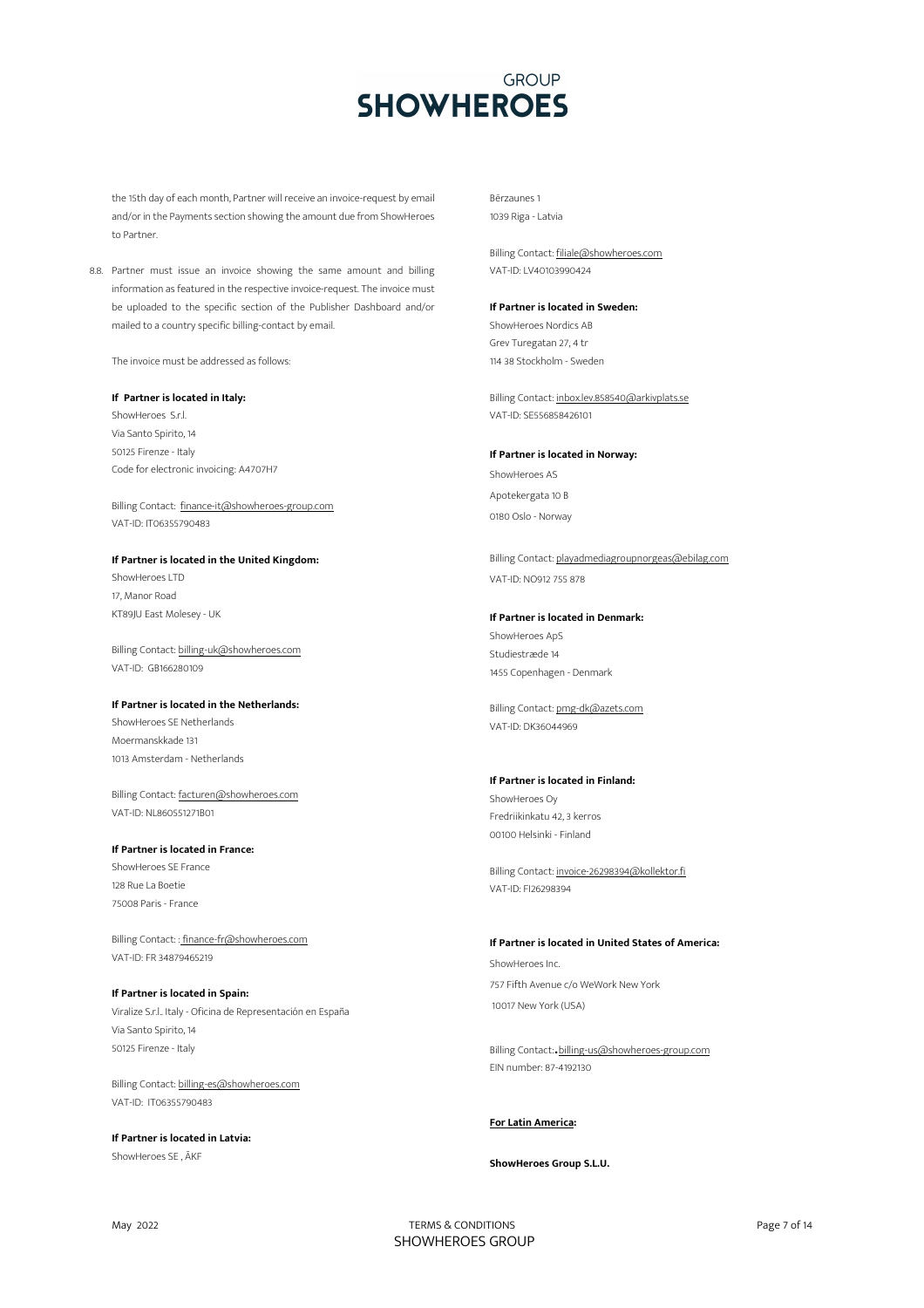## **Paseo de la Castellana 77**

**28046 Madrid - Spain**

Billing Contact: billing-es@showheroes-group.com VAT-ID: B-87246773

## **If Partner is located in Argentina:**

SmartClip Argentina S.A. Esmeralda 1320 4B C1007 ABT Buenos Aires - Argentina

Billing contact: billing-ar@showheroes-group.com VAT-ID: 30-71600200-0

## **If Partner is located in Brazil:**

ShowHeroes Brasil Ltda. Av. Engenheiro Luiz Carlos Berrini 1461 CJ 71, Bairro Cidade Monções - São Paulo - Brasil

Billing Contact: billing-br@showheroes-group.com VAT-ID:17.253.553/0001-59

## **If Partner is located in Chile:**

Smartclip Chile SPA Americo Vespucio Sur 100 Las Condes, Región Metropolitana - Chile

Billing Contact: billing-cl@showheroes-group.com VAT-ID: RUT: 76.960.515-0

## **If Partner is located in Colombia:**

Smartclip Colombia S.A.S. Cr 72 131 19 Ap 1308 Ed Gratamira 131 Bogotá D.C. - Colombia

Billing Contact: billing-co@showheroes-group.com VAT-ID: 901.145.198-0

## **If Partner is located in Mexico:**

ShowHeroes Mexico S.A.P.I. de C.V. Oriente 180 No. 378 Moctezuma 2da Sección, Venustiano Carranza 15530 Mexico City - Mexico

Billing Contact: billing-mx@showheroes-group.com VAT-ID: SME110919TF9

## **If Partner is located in Peru:**

Smartclip Peru S.A.C.

Cal. Las Begonias 441 Int.503 Lima 15046 San Isidro - Perú

Billing Contact:.billing-pe@showheroes-group.com VAT-ID: 20603021763

## **If Partner is located in Germany or the rest of the World (excluding the territories mentioned above):**

ShowHeres SE Brunnerstraße, 154

10015 Berlin - Germany

Billing Contact: billing@showheroes-group.com VAT-ID: DE326016486

- 8.9. Payments by ShowHeroes are made within 60 days after receiving a correct invoice.
- 8.10. To be able to request payments and issue an invoice, Partner must be enabled for invoicing by ShowHeroes. Partner may request this authorization through the specific section in the Platform or via an SA. Following this request, ShowHeroes will send a form via email to the Partner requesting the tax information and payment details; this form must be completed, signed and sent to finance@ShowHeroes.com, or another address indicated above, according to the Country in which Partner is located. After verifying the data received, ShowHeroes will then proceed to enable Partner to issue invoices. To change the tax information and payment details, Partner will have to request it by email to billing@showheroes-group.com, or another address indicated above, according to the Country in which Partner is located, according to the methods mentioned above.
- 8.11. All payments due from and/or owed to ShowHeroes will be made in the currency of the respective ShowHeroes entity's legal seat, unless otherwise stated in the STC or SA. By default, payments are made in EUR via SEPA Bank Transfer within the European Union and via wire transfer in USD in the Unites States. In case payments need to be made via foreign currency transfer, both parties have to bear their own costs (i.e. "SHA" for bank transfer charges).
- 8.12. For some sites, Partner can choose to receive payments via Bank Transfer or PayPal. For Partners (natural persons or Companies) based outside Italy, selecting payment via Bank Transfer can result in an increase of the minimum payment threshold. Any bank fees will be divided in equal parts between the Partner and ShowHeroes.
- 8.13. For Partners subscribed to Software as a Service (SaaS), at the beginning of each month, ShowHeroes will issue an invoice stating the payment due for the previous month. The payment must be made to ShowHeroes via Bank Transfer within the following 30 days, as indicated in the invoice.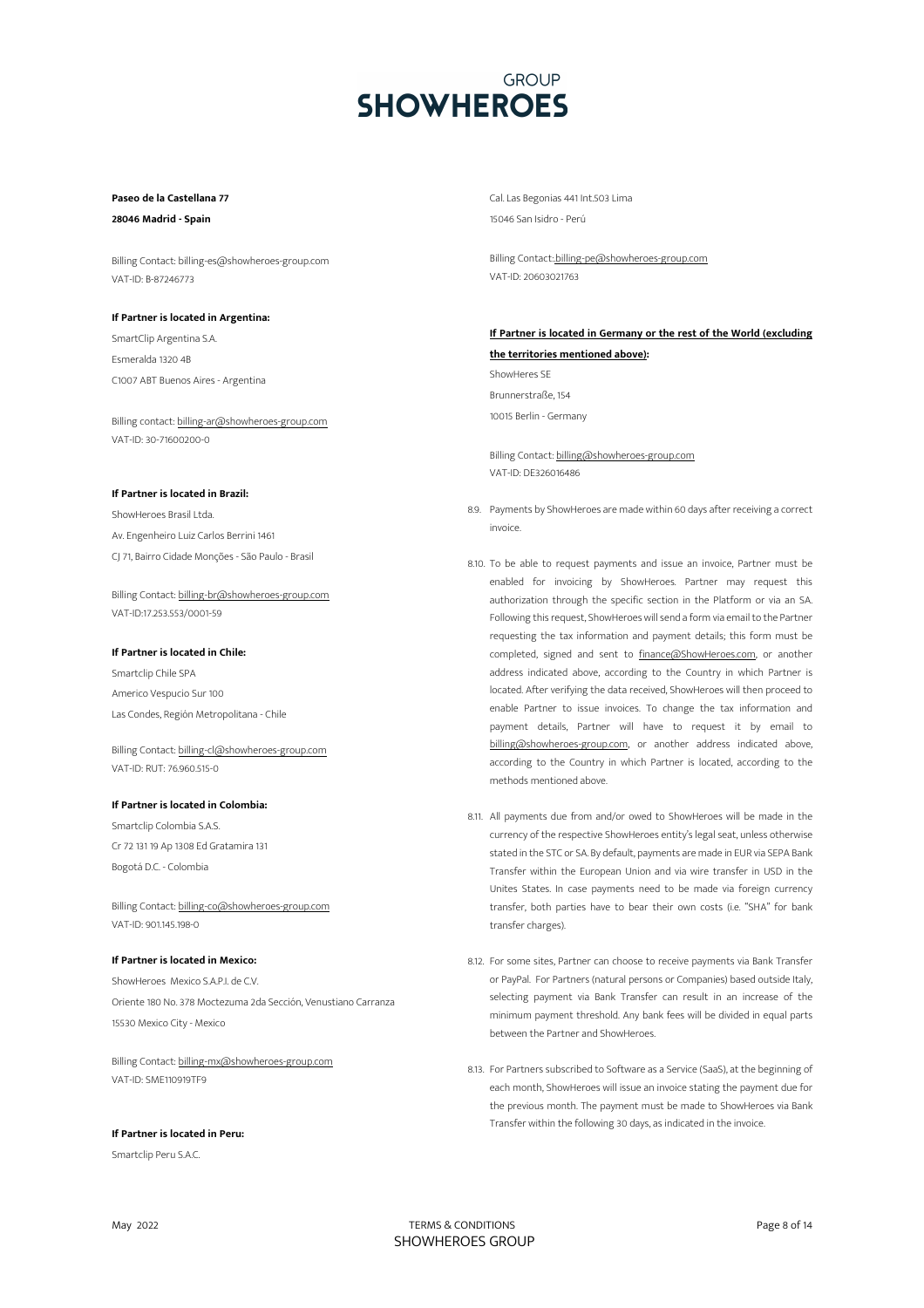- 8.14. In any case in a given month when Partner's payment does not reach the minimum threshold as defined below, or the diverse threshold indicated in the STC ("Minimum Threshold"), payments will not be made. In this situation, the eventual amount below the Minimum Threshold will accrue to the Partner's payment due the following month and will be paid together with the latter only if the Minimum Threshold is reached. The Partner declares that he is solely responsible for payment to competent authorities regarding any applicable taxes.
- 8.15. The minimum thresholds will vary depending on the payment method and country of residence, and are defined as follows:

## For Partners residing in the European Union:

- (a) Minimum threshold of €50 payment via PayPal
- (b) Minimum threshold of €100 payment by Bank Transfer

## For Partners residing outside the European Union:

- (a) Minimum threshold of €50 payment via PayPal
- (b) Minimum threshold of €1000 payment by Bank Transfer
- 8.16. Payments will not be made in any event when the publication of Video Content and/or Advertising Messages on Digital Media has not been approved by ShowHeroes or in any case Prohibited Content has been published. Payments will also not be made in any case of deceptive and/or fraudulent and/or illicit activity performed by the Partner, as determined and at the discretion of ShowHeroes.
- 8.17. Partner acknowledges and agrees that the data displayed daily in the Publisher Dashboard shall be considered as indicative and, therefore, susceptible to modifications by ShowHeroes (such as the partial or total cancellation of the amount resulting from fraud or unlawful actions performed by Partner), while the definitive calculation of fees will be made only at the end of each month. For the purposes of fees, as indicated in article 8.1, only the amount indicated by ShowHeroes at the end of each month, from the moment the Partner has been authorized to issue an invoice, will be certified.
- 8.18. In any event, Partner will lose his right to payment of accrued fees if he does not issue the relative invoice, according to the methods described in article 8.5 within the six-month period starting from the issue date of the fiscal document request published in the Payments section in the Platform. If the invoice is not received within 5 months from the date the fiscal document request was released, ShowHeroes will notify Partner by email of the imminent expiration deadline, without prejudice to the fact that Partner cannot in any case demand payment of the fee due to possible omission of said notice.
- 8.19. If Partner has not issued an invoice or requested to be enabled to invoice within the six-month deadline referred to in article 8.18, he will receive an email notice reminding him to issue an invoice for the payment owed from ShowHeroes within the following six months, starting the day the notice was received. In the case that an invoice has not been issued within this period, the Partner will no longer be entitled to the payment and the relative amount will be definitively eliminated from the Publisher Dashboard.
- 8.20. If Partner has not reached the Minimum Threshold within 12 months from the last date which generated payments, all the fees generated on that date and not yet paid will not be considered due and Partner's account will be closed.
- 8.21. In the event of failure to request invoice enablement, referred to in article 8.10, within a 12 month period starting from the day of registration provided for in section 3, Partner will lose his right to earnings accrued, and ShowHeroes will delete the related account, not before receiving an email notice of the imminent expiration of the terms. It is understood that the Partner will not in any case be able to demand payment due to the possible omission of said notice.

### 9. Termination and express termination clause

- 9.1. ShowHeroes may terminate this agreement at any time and for any reason, by giving written notice to the other party, via email, with an advance notice of at least 60 days.
- 9.2. If Partner is located in Italy and is a Consumer, the advance notice is of 14 days according to the Consumer Code (D. Lgs. n.206/2005) and subsequent amendments and additions, if applicable.
- 9.3. In the event that even one of Partner's obligations is unfulfilled, outlined in articles 3.6, 4.2, 4.3, 4.4, 4.6, 6.1, 7.1, 15, 16 and 18, the contract shall be terminated immediately and without prior notice, if at that time ShowHeroes will communicate to the nonconforming Partner, in writing, also by email, the intention to use this clause, without prejudice to compensation for damages.
- 9.4. The contract will be terminated immediately, after the notice referred to in article 9.2 above, when one of the following situations occurs:
	- (a) If Partner is declared bankrupt or if he requests to be eligible for a composition with creditors or receivership;
	- (b) Dissolution, liquidation, sale, merger, transformation of the Partner;
	- (c) Legal proceedings against the Partner that may compromise or damage the image or the commercial reputation of ShowHeroes;
	- (d) If ShowHeroes has reason to believe that the Partner is using the Services in such a way as to cause or be able to cause damage of any nature, including to the image and reputation, to ShowHeroes itself, without prejudice to the compensation for damages.
- 9.5. In any case of violation of these T&C, STC and/or SA, ShowHeroes reserves the right to suspend at any time and without prior notice the Partner's account and access to the Platform. In such a case, Partner may not reregister for the Platform. ShowHeroes may block Partner´s email address and internet protocol address to prevent further registration.
- 9.6. In all cases of dissolution of this agreement, for any reason, Partner's account will be deleted and ShowHeroes shall be entitled to withhold all amounts accrued by the Partner until the dissolution and not exceeding the minimum threshold, provided for in article 8. Content that Partner submitted may no longer be available. ShowHeroes shall not be responsible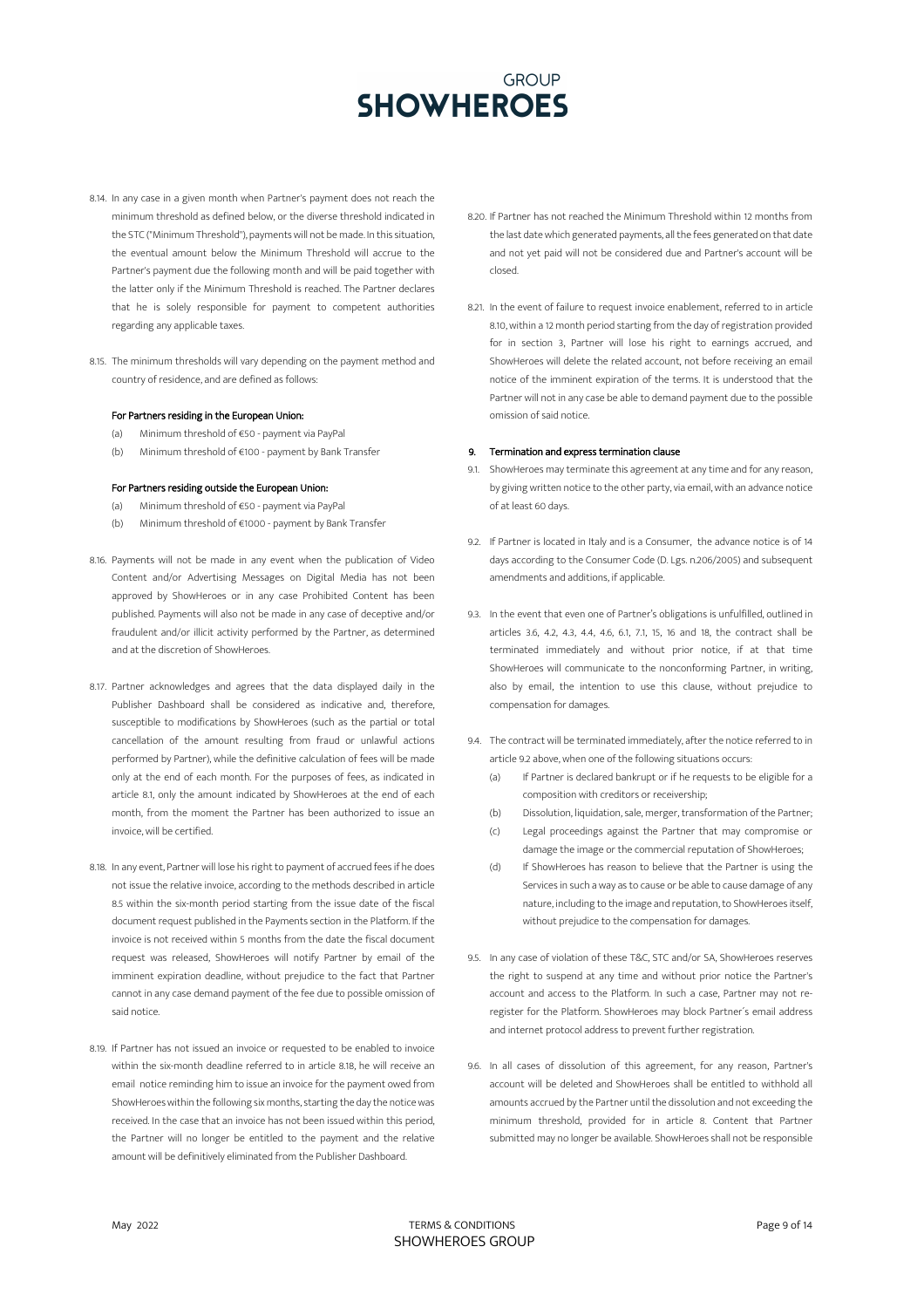for the loss of such content. Partner declares that he has nothing to claim against ShowHeroes for the aforementioned reasons.

## 10. Obligations and quality standards

- 10.1. Any party subject to the T&C, STC and/or SA may only utilize Video Content and Advertising Messages (in connection with the use of Platform) that are not related to the following content, actions, products or services:
	- (e) incentive-driven and / or fraudulent increase of traffic and / or user numbers of a website (Ad Fraud);
	- (f) sale and / or consumption of illegal drugs (including drug supplies), prescription drugs, tobacco products, except in Countries in which such conduct is considered lawful by the legislation in force;
	- (g) counterfeit or counterfeit products (in particular products which are described as "knock-off", "replica", "faux" or similar of a branded product and / or imitate the brand features in order to be confusingly similar to the branded product);
	- (h) software piracy and other copyright infringement (including websites that illegally enable the streaming and / or downloading of protected content, such as torrent, P2P or file sharing websites);
	- (i) gambling and / or casinos (online or offline), except in Countries in which such conduct is considered lawful by the legislation in force;
	- (j) false, deceptive, fraudulent or misleading content;
	- (k) promotional advertising of products or services that may cause damage or injury;
	- (l) sale of weapons or ammunition (e.g. firearms, weapon accessories, combat knives, stun guns, gas or alarm pistols);
	- (m) sale and / or distribution of term papers and other student or school work, ghostwriters for such production;
	- (n) adult services, in particular sexual, pornographic or obscene products, services or content (in writing, images or sound);
	- (o) "Hate Speech" and any other content (in writing, images or sound) that is offensive to individuals, groups and / or organizations, blasphemous, threatening, harmful, harassing and / or discriminatory (especially with regard to age, race, ethnic, etc.) towards affiliation, belief, nationality, religion, gender, marital status, sexual orientation or physical or mental disability);
	- (p) Violent or harassing content (including bullying);
	- (q) Illegally copying or ripping YouTube videos, CDs / DVDs / Blu Rays,  $_{\rho}$ tc.
	- (r) promotion of unlawful behavior;
	- (s) (Internet) fraud, illegal activities and / or competitions, pyramid schemes, chain letters;
	- (t) defamatory or vulgar content;
	- (u) spam or other types of unwanted mass advertising;
	- (v) hacking or cracking;
	- (w) any other content that is illegal, promotes illegal activities and / or violates the rights of others.
- 10.2. ShowHeroes will not remunerate Publisher for delivered traffic that is in any way fraudulent or for any impressions generated violating the above defined quality standards.

## **11. Limitations and exclusions of liability**

- 11.1. Partner uses the Platform at his own risk.
- 11.2. ShowHeroes is not liable for any direct, indirect, incidental, special, consequential, or exemplary damages, goodwill or other intangible losses, including but not limited to damages for loss of profits, use, data or other intangible losses.

The above limitations of liability do not apply to a liability for injuries of life, body, and health or in the event of the acceptance of a guarantee by ShowHeroes.

- 11.3. In no event shall ShowHeroes be responsible for the creation or maintenance of the Services, for any loss of profits to partners or third parties, that are caused by the use or by the inability to use the Services. The exclusion of liability provided herein will not be valid in the event of malicious intent or gross negligence by ShowHeroes.
- 11.4. ShowHeroes makes no guarantee to the accuracy, truthfulness, and completeness of the Advertising Messages by Advertisers and has no control over them, therefore it is intended that the Advertiser will be the only one responsible for the contents of the Advertising Message.
- 11.5. Furthermore, ShowHeroes does not offer any guarantee concerning:
	- (a) the identity, legal capacity, seriousness of intent, or other characteristics of Advertisers; the quality, lawfulness and safety of the products and/or services in the Advertising Messages; the truthfulness and accuracy of the descriptions provided.
	- (b) results obtained through the use of the Services, in particular regarding the level of Impressions or clicks or views that will be generated by the Advertising Messages;the level of monetization of the Video Content; and the quality of matching Video Content and/or Advertising Messages to Digital Media content using Showheroes' Semantic Technology.
	- (c) ShowHeroes does not warrant that access to the Platform or content will be uninterrupted and/or of a certain quality;
	- (d) ShowHeroes does not warrant that the Platform will be provided without interruption and/or errors or that the Programs will be available for a certain period of time.
- 11.6. Without limiting the foregoing, ShowHeroes makes no representations or warranties:
	- (a) that the Platform will be permitted in Partner´s jurisdiction;
	- (b) that the Platform will be uninterrupted or error-free;
	- (c) Concerning any content submitted by any user;
	- (d) Concerning any third party's use of content that Partner submits;
	- (e) that any content Partner submits will be made available on the Platform or will be stored by ShowHeroes;
	- (f) that the Platform will meet Partner´s business or professional needs;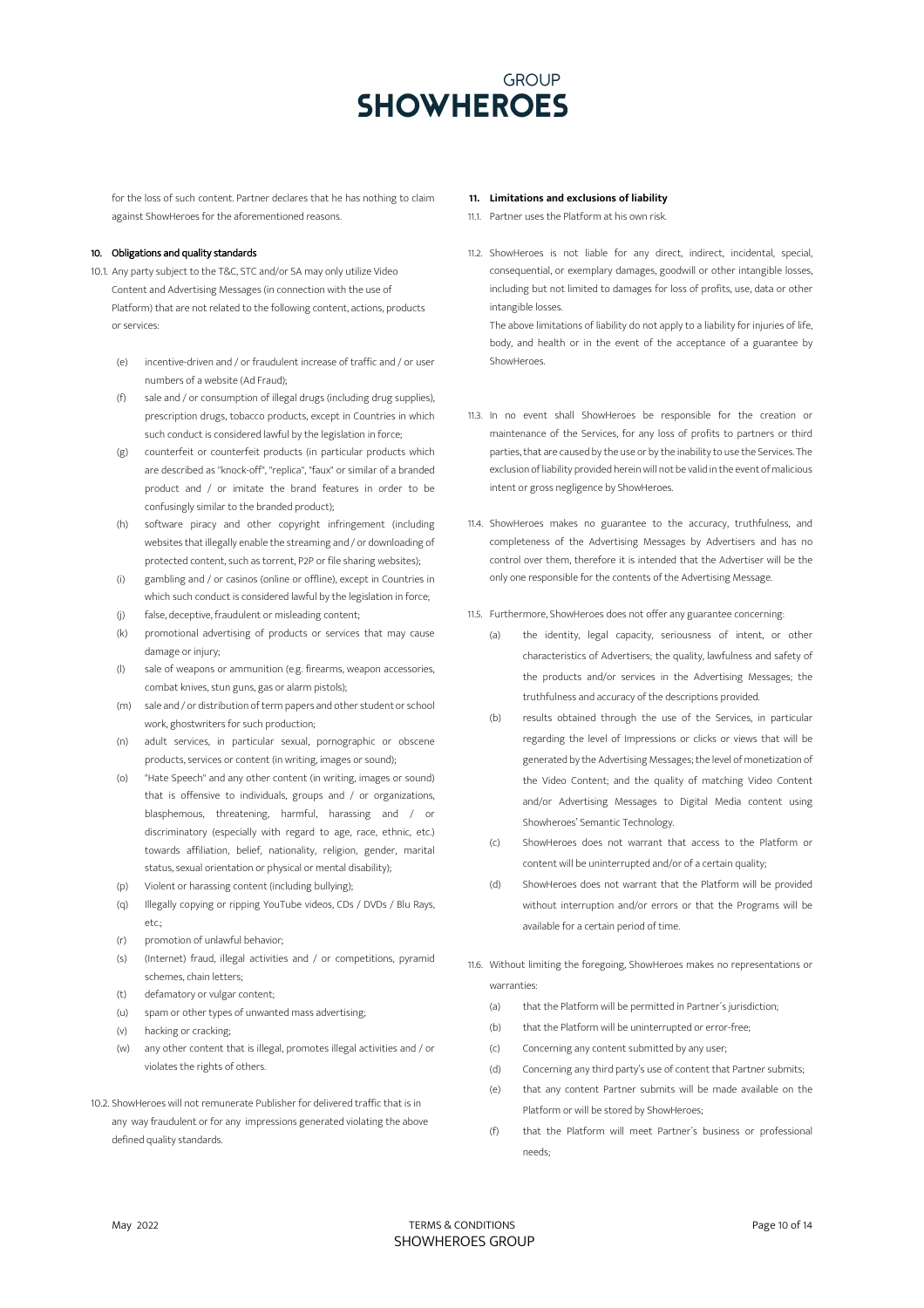- (g) that ShowHeroes will continue to support any particular feature of the Platform or, concerning sites and resources outside of the Platform, even if linked to from ShowHeroes´ service.
- 11.7. ShowHeroes provides the Platform on an "as is" and "as available" basis. ShowHeroes expressly disclaims any and all warranties of any kind, whether express or implied, including, but not limited to the implied warranties of merchantability, fitness for a particular purpose, non-infringement, and any other warranty that might arise under any law.
- 11.8. ShowHeroes reserves the right to modify the Platform. Partner is responsible for providing Partner´s own access (e.g. computer, mobile device, Internet connection, etc.) to the Platform. ShowHeroes has no obligation to screen or monitor any content and does not guarantee that any content available on the ShowHeroes Service complies with this Agreement or is suitable for all users.
- 11.9. The above limitations or exclusions of liability also apply to any entity of ShowHeroes Group, to any of their employees, workers, staff members, representatives, and vicarious agents.

## 12. Liability of ShowHeroes

- 12.1. ShowHeroes shall only be liable in case of a violation of significant contractual obligations or the violation of a guarantee. Significant contractual obligations are obligations that enable the proper fulfilment of the contract and those upon the fulfilment of which Partner can rely. The liability to pay damages in case of infringement of significant contractual obligations shall be limited as follows: (i) ShowHeroes' liability shall be limited to foreseeable damage in each case, (ii) ShowHeroes shall not be liable for lost profits or indirect or consequential damage, (iii) ShowHeroes' total liability shall be limited to the amount which was actually paid out to it during the 12 months preceding the damage event.
- 12.2. To the extent any disclaimer or limitation of liability does not apply, all applicable express, implied, and statutory warranties will be limited in duration to a period of thirty (30) days after the date on which Partner first used the Platform, and no warranties shall apply after such period.
- 12.3. The above regulations do not constitute a modification of the burden of proof to the detriment of Partner.
- 12.4 Force Majeure: Neither Party will be responsible for any failure or delay in its performance under this Agreement due to causes beyond its reasonable control, including, but not limited to, labor disputes, strikes, any prohibition, admonishment, encouragement or restriction by any government or other legal authority that affects this Agreement and is not in force on the date of this Agreement, lockouts, failures of the Internet, shortages of or inability to obtain energy, raw materials, or supplies, pandemics, war, terrorism.

### **13. Declarations and Warranties**

13.1. For any content that Partner uploads, Partner represents and warrants that he has the right to submit the content to ShowHeroes. ShowHeroes will not need to obtain licenses from any third party or pay royalties to any third party. The content complies with this Agreement and all applicable laws

#### 13.2. Partner hereby declares and guarantees:

- to assume all responsibility for Digital Media and/or Video Content transmitted through the Platform;
- (b) that the Digital Media and/or Video Content will not have as the subject nor contain links to Prohibited Content, or otherwise messages that promote such Prohibited Content;
- (c) to be the exclusive owner, and/or to have valid consent or authorization from the owner, of the rights (including Intellectual Property Rights) of the Digital Media, Video Content and Advertising Messages;
- (d) to use the Services within the limits allowed by these T&C, STC and/or SA, where applicable, in respect to the rights of others (including Intellectual Property Rights) and to the applicable law;
- (e) not to upload, publish or transmit any video, image, text, audio recording or other content that:
	- are hateful, defamatory or discriminatory, or incites hatred against any individual or group;
	- infringe any third party's copyrights or other rights (e.g. trademark, privacy rights, etc.);
	- contain sexually explicit content or pornography (provided, however, that non-sexual nudity is permitted);
	- exploit minors:
	- depict unlawful acts or extreme violence;
	- depict cruelty to animals or violence against animals;
	- promote fraudulent or dubious commercial schemes;
	- carry viruses or other computer threats;
	- violate any other law.

## 14. Indemnification

- 14.1. Partner will indemnify, defend, and hold harmless ShowHeroes and its affiliates, directors, officers, employees, and agents, from any damages to a third party and a third party right, including any intellectual property or privacy right, and against all third party actions that:
	- (a) arise from Partners activities on the Platform;
	- (b) assert a violation by Partner of any term of this Agreement;
	- (c) assert that any content Partner submitted to Platform violates any law
- 14.2. In the event that the rights transferred under the present Agreement are impaired by third parties, Partner agrees to take every appropriate measure to enforce its rights against such third parties and to notify ShowHeroes thereof as soon as such impairments are brought to Partner's attention, ShowHeroes shall also be entitled to take appropriate action itself to oppose such impairments. Partner shall be obliged to fully and unrestrictedly support ShowHeroes in the defense of ShowHeroes' rights.

This includes any legal fees or expenses of any other kind, and against any penalties that ShowHeroes was obliged to pay to third parties or to the competent Authorities and caused by the non-compliance, even partial, of the declarations in article 13 above, and to any other damages and expenses resulting from any other assumptions of responsibility related to Digital Media and/or Video Content transmitted through the Platform.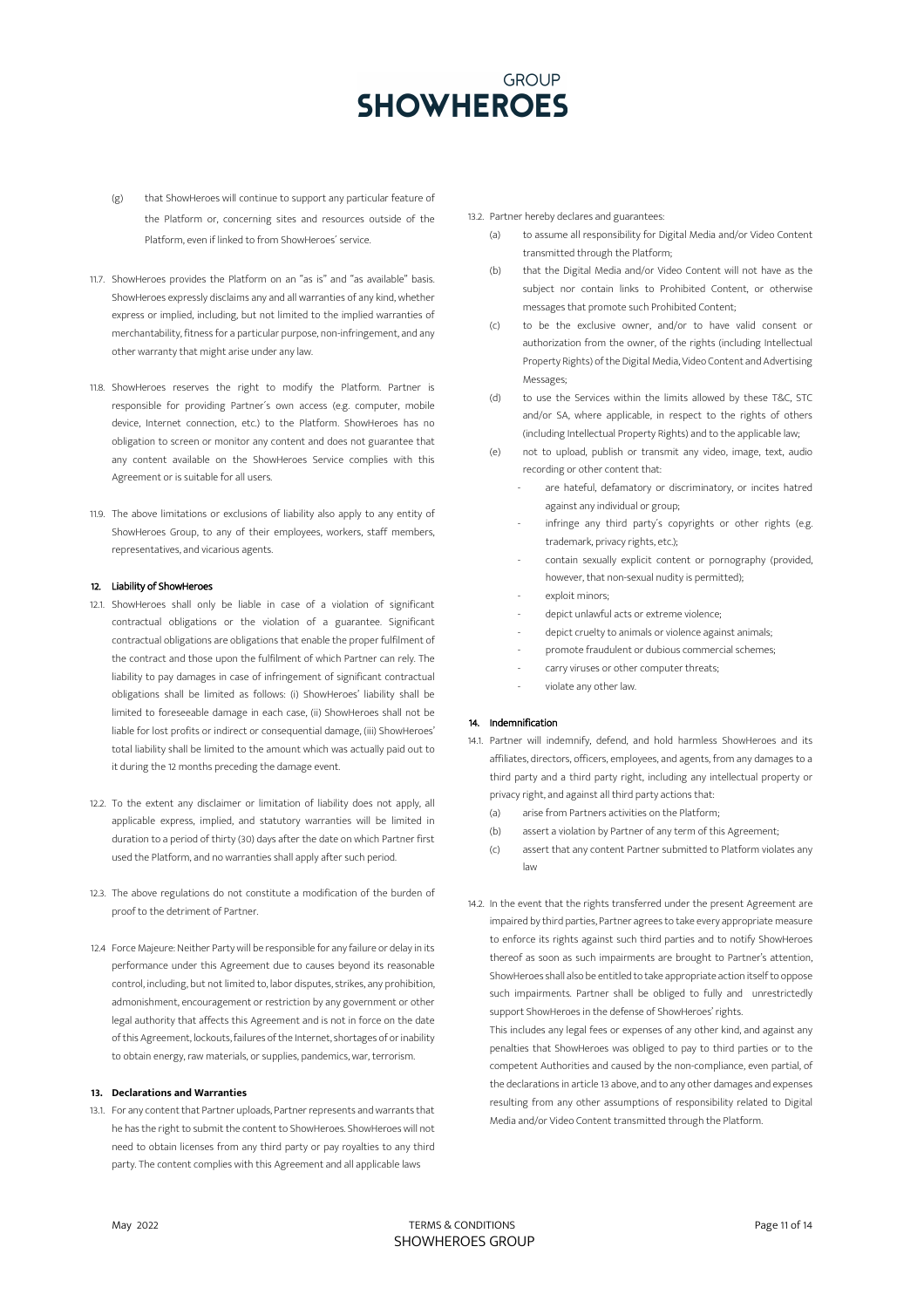- 14.3. ShowHeroes may collect, use, and share anonymous information about Users who browse Digital Media and/or consume Video Content, with Advertisers or other third parties in order to create profiles and personalize Advertising Messages based on User preferences. Purposes and Legal Bases of this processing of personal data are subject to Article 16 of these T&C. The Partner acknowledges and accepts these aforementioned conditions.
- 14.4. The Partner acknowledges that the non-compliance with the foregoing Article 13.2, even if it refers to only one of the assumptions, constitutes a contractual breach and allows ShowHeroes to immediately terminate the contract according to article 9.2, without prejudice to compensation for damages.

## **15. Confidentiality**

- 15.1. The parties shall keep all Confidential Information secret and confidential during the Term of the Agreement and thereafter. Confidential Information shall mean all terms and conditions of this Agreement and information related to the disclosing party which emerges during and prior to the cooperation in accordance with this Agreement, and which is not in or does not enter the public domain and/or was not already in the receiving party's knowledge. Third parties to whom such Confidential Information may be disclosed are:
	- (a) employees and/or Companies belonging to ShowHeroes Group or which are affiliated to ShowHeroes Group;
	- (b) companies in which ShowHeroes has a direct or indirect interest and any of their employees;
	- (c) certified public accountants, lawyers and/or other professional advisors;
	- (d) prospective buyers or investors, provided that:
		- these persons or entities have been obliged by the disclosing party to keep all information secret and confidential and
		- the party that discloses information under this paragraph remains responsible for the acts and omissions of any such person or entity as though they were the acts and omissions of the disclosing party itself.
	- (e) Confidential Information can be disclosed without limitation:
		- to the extent necessary to comply with applicable laws, the rules of any stock exchange on which the shares of that party or its parent company may be listed, or a valid order of a court of competent jurisdiction or an arbitration tribunal or another competent authority;
		- in order to exercise or to enforce any of its rights pursuant to this Agreement and/or if it is information relevant to Partner's accounting obligations to its licensors. Disclosure of the entire Agreement or any press release in relation thereto shall be subject to the prior written approval of ShowHeroes (e-mail shall suffice).
- 15.2. Any confidentiality agreement separately concluded between the parties shall continue to apply. The confidentiality obligation contained in this section shall survive the termination of this Agreement.
- 15.3. The parties acknowledge that, as a result or for the effect of these T&C, each Party (Receiving Party) may receive from the other Party (Disclosing Party), or otherwise learn, in any form, Confidential Information.
- 15.4. In such cases, the Receiving Party will be obliged to (a) ensure the confidentiality of Confidential Information, (b) not publish, reveal and disclose Confidential Information to third parties, without the prior written consent of the Disclosing Party, (c) use the Confidential Information solely to fulfill the duties provided by these T&C.
- 15.5. Partner also agrees to keep confidential and to not disclose to third parties (a) the identity of the Advertisers, (b) the performance and payments related to the Video Campaigns published on the Property and (c) his Account and Registration Credentials.
- 15.6. Confidential Information is not subject to the obligations provided for by this article if: (a) already in the Receiving Party's possession at the time the same information from the Disclosing Party was received, without any restriction for its use or disclosure, (b) if it is or becomes public domain as long as not resulting from a violation of the obligations provided in this article, (c) received by the Receiving Party from a third party other than the Disclosing Party, which is not bound by obligations of confidentiality and non-disclosure, (d) produced by the Receiving Party without any use of the Confidential Information of the Disclosing Party, (e) whose disclosure is imposed by the observance of provisions of law or regulations, or for the realization of a measure taken by public authority.
- 15.7. Each Party agrees to take all appropriate measures and precautions suitable to ensure the confidentiality of the Confidential Information, and to ensure that its employees, agents, representatives, and collaborators will follow the obligations provided for in this article.

## 16. Privacy

- 16.1. The Parties agree to operate in compliance with the applicable laws and regulations regarding the processing of personal data, including the EU Regulation n.679/2016 (GDPR), where applicable. ShowHeroes will make the Privacy and Cookie Policies available to the Partner, in the appropriate section of the Site, which constitute an integral and substantial part of these T&C. Partner declares that he has read and accepted the abovementioned policies.
- 16.2. If, and to the extent that, ShowHeroes is obliged to collect, process or use personal data on behalf of Partner for the purposes of the performance of this Agreement, or has access to personal data of Partner -for example, via remote access to systems of Partner-, the parties will enter into an agreement governing the collection, processing and use of personal data pursuant to any applicable data protection laws and regulations. Publisher accepts the ShowHeroes data protection agreement attached to these terms and conditions..
- 16.3. Partner agrees to insert its Privacy Policy and cookie policies in the Digital Media, in compliance with the legislation and directives in force regarding the processing of personal data, also he agrees to implement a CMP (Consent Management Platform) on the Digital Media, according to the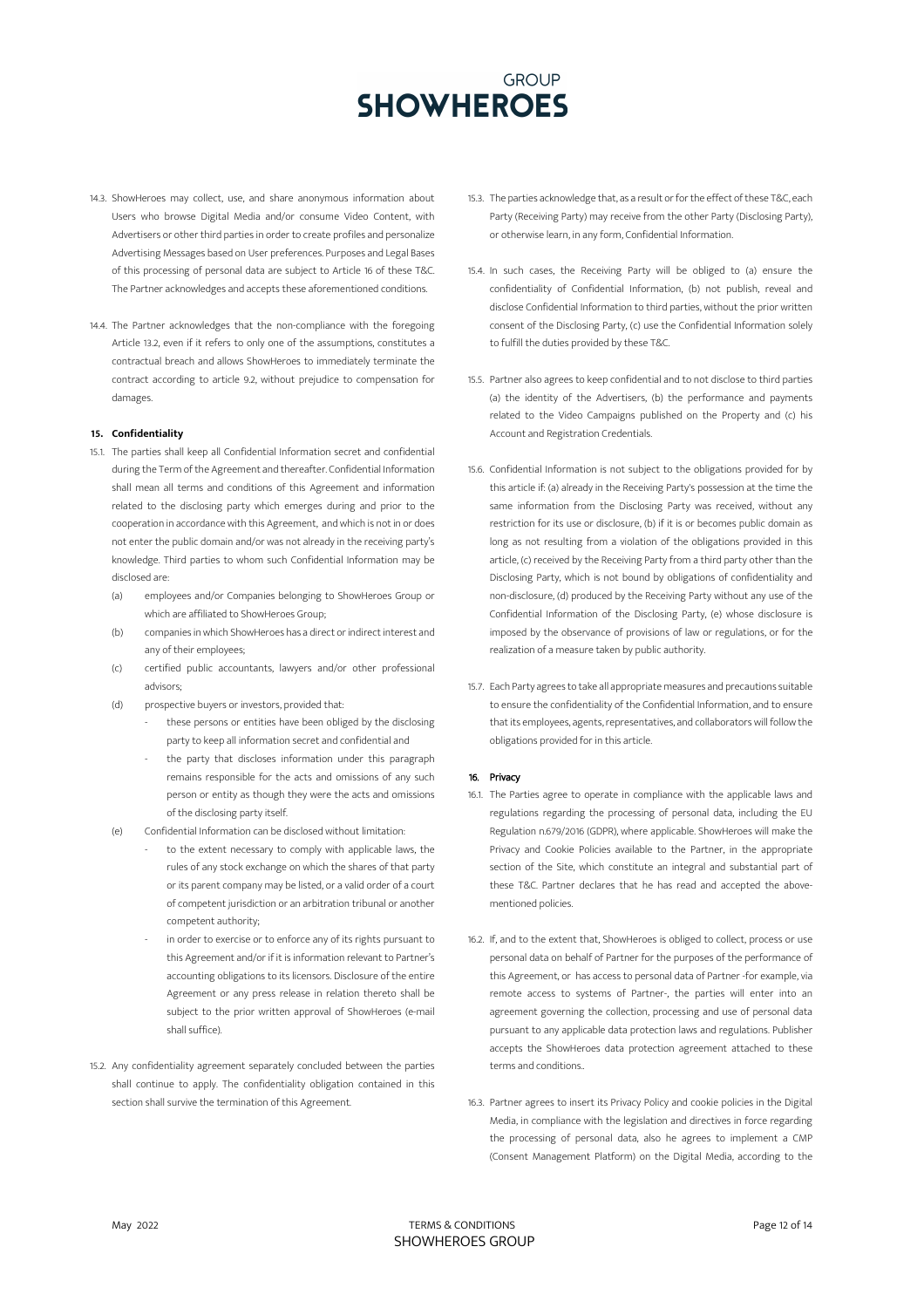guidelines published by IAB Europe (Transparency and Consent Framework, TCF), including the link to the ShowHeroes information at https://showheroes-

16.4. ShowHeroes reserves the right to carry out checks on Partner's compliance with the provisions of article 16.4 above. In the event of non-fulfillment, ShowHeroes will block Partner's account and access to the Platform by suspending the service, without prejudice to ShowHeroes's right to terminate the contract pursuant to the previous article 9.2.

### 17. Access authorization and Password

- 17.1. Partner agrees to treat the access data and passwords required to access the ShowHeroes platform confidentially and will inform ShowHeroes without undue delay in written form of any unauthorized access to and/or use of its login credentials.
- 17.2. ShowHeroes encourages Partner to use his or her real name. If Partner is a business, government, or non-profit entity, Partner must use the actual name of the respective organization. Partner may not use someone else's name, a name that violates any third party right, or a name that is obscene or otherwise objectionable.
- 17.3. Partner may grant access to Partner's account to other team members subject to a seat limit. Partner is responsible for the actions of those persons insofar as Partner's team account is concerned.
- 17.4. Partner shall be fully responsible for all acts carried out by any third party using its access data and/or passwords on its behalf.
- 17.5. Partner will refrain from any acts or measures that could impair or jeopardize the functionality, operation or security of the Platform or the information processed and stored on the ShowHeroes platform.
- 17.6. If Partner breaches any of the above duties and/or obligations, ShowHeroes shall be entitled to suspend or delete Partner's account after reasonable consideration of Partner's legitimate interests. In such cases, ShowHeroes will suspend Partner's access authorization and notify Partner.

### **18. Intellectual property rights**

- 18.1. Partner recognizes ShowHeroes' intellectual property rights in its Services, the Platform and the Site and agrees to not modify, adapt, translate, decompile, decode, disassemble the Services, or otherwise attempt to extract the source code, or to not create or attempt to create a substitute or similar service or product through the use of or the access to the Services or proprietary and/or confidential information related to them.
- 18.2. ShowHeroes maintains the exclusive ownership of the name, logo, trademarks and distinctive brand elements of which it is the owner or licensee. The use by the Partner of these distinctive elements is permitted only after written permission granted by ShowHeroes to the Partner. Such authorization may in no way be considered as a trademark license or give any right to the Partner of the aforementioned brand elements. No provision in these T&C, STC and/or SA will transfer the intellectual property rights of ShowHeroes to the Partner, nor can it be interpreted in this way.

The Partner guarantees and agrees to not file, anywhere in the world, any application for the registration of intellectual property rights that are identical or similar or may be confused with the intellectual property rights of ShowHeroes. If Partner becomes aware of acts of unfair competition and infringements of intellectual property rights made by third parties and damaging ShowHeroes, he must promptly inform ShowHeroes.

- 18.3. Partner approves the use by ShowHeroes of his name, brand and logo in presentations, marketing materials, press releases, customer lists, financial reports, lists of customer websites, search results pages.
- 18.4. Each Party agrees to act, for the duration of these T&C, STC and/or SA, in accordance with the applicable law related to copyright, and in particular, to not transmit, disclose, distribute, facilitate the distribution and circulation of copyrighted works, and to not promote the distribution of the same works, if not in possession of regular authorization. Each Party agrees to take all appropriate measures and precautions to ensure the safeguarding of trademarks and distinctive brand elements, agreeing to communicate to the other party any facts or information that she has learned that could be tied to or considered at risk of possible trademark and/or brand infringement.

### **19. Information requirements**

The Partner declares and acknowledges that ShowHeroes has complied with the information requirements of the CE Directive n.31/2000. In particular, ShowHeroes makes available to the Partner the information required by the Directive above, on the Site and in the T&C. ShowHeroes also makes available to the Partner the present T&C on the Site, so that it is allowed to reproduce and save them.

## 20. Compliance

Neither Partner nor its employees and/or agents may commit any acts that could result in it or them being liable to prosecution for fraud or breach of a fiduciary duty, criminal insolvency, unfair competition offenses, bribery, corruption or similar offenses.

## 21. Auditing

Partner is entitled to review the figures reported by ShowHeroes (itself or by an independent auditor). ShowHeroes will bear the costs of an audit if revenue-share relevant data within the scope of the respective contract deviates by more than 10% from the reported figures.

## 22. Bankruptcy

- 22.1. Partner represents and warrants that with regard to the rights granted under this Agreement there are no extraordinary termination, withdrawal and/or other contractual rights which may cause said rights to expire or to be transferred to third parties in the event of a bankruptcy petition being filed or composition proceedings instituted with regard to Partner's estate or if Partner becomes insolvent or is in default of its payments or other resolutory conditions for the own acquisitions of title come into effect.
- 22.2. In the event of a bankruptcy petition being filed, or bankruptcy proceedings being instituted, or a petition for instituting legal composition proceedings being filed, or composition proceedings being instituted with regard to